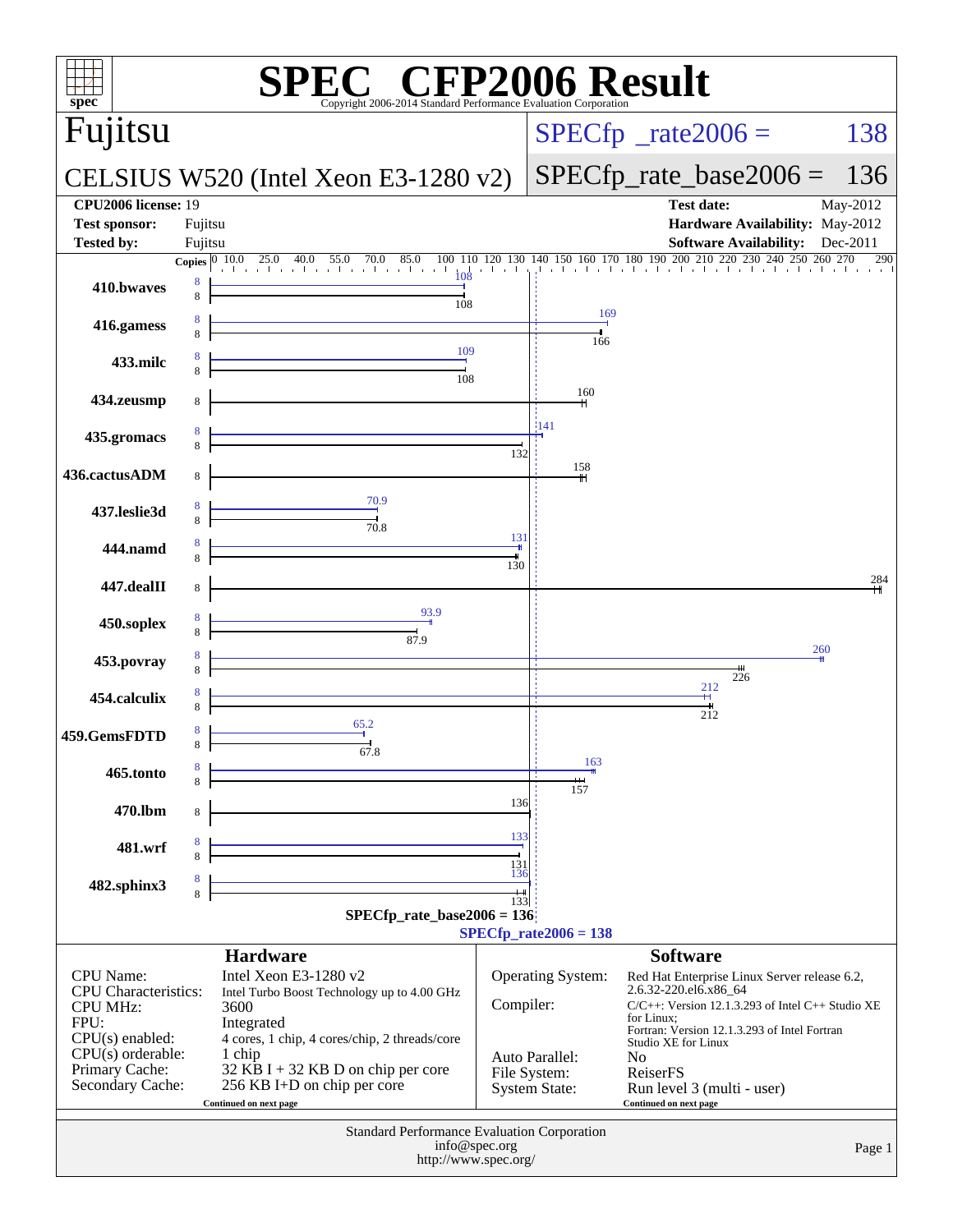## Fujitsu

#### $SPECTp_rate2006 = 138$

#### CELSIUS W520 (Intel Xeon E3-1280 v2) [SPECfp\\_rate\\_base2006 =](http://www.spec.org/auto/cpu2006/Docs/result-fields.html#SPECfpratebase2006) 136

#### **[CPU2006 license:](http://www.spec.org/auto/cpu2006/Docs/result-fields.html#CPU2006license)** 19 **[Test date:](http://www.spec.org/auto/cpu2006/Docs/result-fields.html#Testdate)** May-2012

**[Test sponsor:](http://www.spec.org/auto/cpu2006/Docs/result-fields.html#Testsponsor)** Fujitsu **[Hardware Availability:](http://www.spec.org/auto/cpu2006/Docs/result-fields.html#HardwareAvailability)** May-2012 **[Tested by:](http://www.spec.org/auto/cpu2006/Docs/result-fields.html#Testedby)** Fujitsu **[Software Availability:](http://www.spec.org/auto/cpu2006/Docs/result-fields.html#SoftwareAvailability)** Dec-2011 [L3 Cache:](http://www.spec.org/auto/cpu2006/Docs/result-fields.html#L3Cache) 8 MB I+D on chip per chip<br>Other Cache: None [Other Cache:](http://www.spec.org/auto/cpu2006/Docs/result-fields.html#OtherCache) [Memory:](http://www.spec.org/auto/cpu2006/Docs/result-fields.html#Memory) 16 GB (2 x 8 GB 2Rx8 PC3-12800E-11, ECC) [Disk Subsystem:](http://www.spec.org/auto/cpu2006/Docs/result-fields.html#DiskSubsystem) 1 x SATA III, 500 GB, 7200 rpm [Other Hardware:](http://www.spec.org/auto/cpu2006/Docs/result-fields.html#OtherHardware) None

|                                                            | So                             |
|------------------------------------------------------------|--------------------------------|
| <b>Base Pointers:</b><br>Peak Pointers:<br>Other Software: | 32/64-bit<br>32/64-bit<br>None |
|                                                            |                                |

|                  |               |                |       |                |       | <b>Results Table</b> |             |               |                |              |                |              |                |              |
|------------------|---------------|----------------|-------|----------------|-------|----------------------|-------------|---------------|----------------|--------------|----------------|--------------|----------------|--------------|
|                  | <b>Base</b>   |                |       |                |       |                      | <b>Peak</b> |               |                |              |                |              |                |              |
| <b>Benchmark</b> | <b>Copies</b> | <b>Seconds</b> | Ratio | <b>Seconds</b> | Ratio | <b>Seconds</b>       | Ratio       | <b>Copies</b> | <b>Seconds</b> | <b>Ratio</b> | <b>Seconds</b> | <b>Ratio</b> | <b>Seconds</b> | <b>Ratio</b> |
| 410.bwayes       | 8             | 1009           | 108   | 1010           | 108   | 1008                 | 108         | 8             | 1007           | 108          | <b>1010</b>    | 108          | 1011           | 108          |
| $416$ .gamess    | 8             | 943            | 166   | 946            | 166   | 943                  | 166         | 8             | 928            | 169          | 928            | 169          | 929            | 169          |
| $433$ .milc      | 8             | 678            | 108   | 677            | 108   | 677                  | 108         | 8             | 676            | 109          | 676            | 109          | 676            | 109          |
| 434.zeusmp       | 8             | 461            | 158   | 456            | 160   | 456                  | 160         | 8             | 461            | 158          | 456            | 160          | 456            | 160          |
| 435.gromacs      | 8             | 432            | 132   | 432            | 132   | 432                  | 132         | 8             | 405            | 141          | 406            | 141          | 405            | 141          |
| 436.cactusADM    | 8             | 598            | 160   | 606            | 158   | 608                  | 157         | 8             | 598            | 160          | 606            | 158          | 608            | 157          |
| 437.leslie3d     | 8             | 1063           | 70.7  | 1060           | 70.9  | 1063                 | 70.8        | 8             | 1060           | 70.9         | 1060           | 70.9         | 1061           | 70.9         |
| 444.namd         | 8             | 491            | 131   | 494            | 130   | 495                  | 130         | 8             | 490            | 131          | 488            | 131          | 485            | 132          |
| 447.dealII       | 8             | 321            | 285   | 324            | 282   | 322                  | 284         | 8             | 321            | 285          | 324            | 282          | 322            | 284          |
| $450$ .soplex    | 8             | 759            | 87.9  | 761            | 87.7  | 759                  | 87.9        | 8             | 710            | 94.0         | 716            | 93.2         | 711            | 93.9         |
| 453.povray       | 8             | 188            | 227   | 189            | 226   | 189                  | 225         | 8             | 164            | 259          | <u>164</u>     | <b>260</b>   | 163            | 260          |
| 454.calculix     | 8             | 311            | 212   | 311            | 212   | 309                  | 213         | 8             | 314            | 210          | 311            | 212          | 311            | 212          |
| 459.GemsFDTD     | 8             | 1252           | 67.8  | 1253           | 67.8  | 1243                 | 68.3        | 8             | 1303           | 65.2         | 1303           | 65.2         | 1298           | 65.4         |
| 465.tonto        | 8             | 507            | 155   | 495            | 159   | 501                  | 157         | 8             | 486            | 162          | 484            | 163          | 482            | 163          |
| 470.1bm          | 8             | 808            | 136   | 809            | 136   | 809                  | 136         | 8             | 808            | 136          | 809            | 136          | 809            | 136          |
| 481.wrf          | 8             | 682            | 131   | 681            | 131   | 681                  | 131         | 8             | 673            | 133          | 673            | 133          | 672            | 133          |
| 482.sphinx3      | 8             | 1196           | 130   | 1172           | 133   | 1166                 | 134         | 8             | 1149           | 136          | 1149           | 136          | 1148           | 136          |

Results appear in the [order in which they were run.](http://www.spec.org/auto/cpu2006/Docs/result-fields.html#RunOrder) Bold underlined text [indicates a median measurement.](http://www.spec.org/auto/cpu2006/Docs/result-fields.html#Median)

#### **[Submit Notes](http://www.spec.org/auto/cpu2006/Docs/result-fields.html#SubmitNotes)**

 The config file option 'submit' was used to generate taskset commands to bind each copy to a specific processor. For details, please see the config file.

#### **[Operating System Notes](http://www.spec.org/auto/cpu2006/Docs/result-fields.html#OperatingSystemNotes)**

Stack size set to unlimited using "ulimit -s unlimited"

#### **[General Notes](http://www.spec.org/auto/cpu2006/Docs/result-fields.html#GeneralNotes)**

Environment variables set by runspec before the start of the run: LD\_LIBRARY\_PATH = "/work/cpu2006/libs/32:/work/cpu2006/libs/64"

Continued on next page

Standard Performance Evaluation Corporation [info@spec.org](mailto:info@spec.org) <http://www.spec.org/>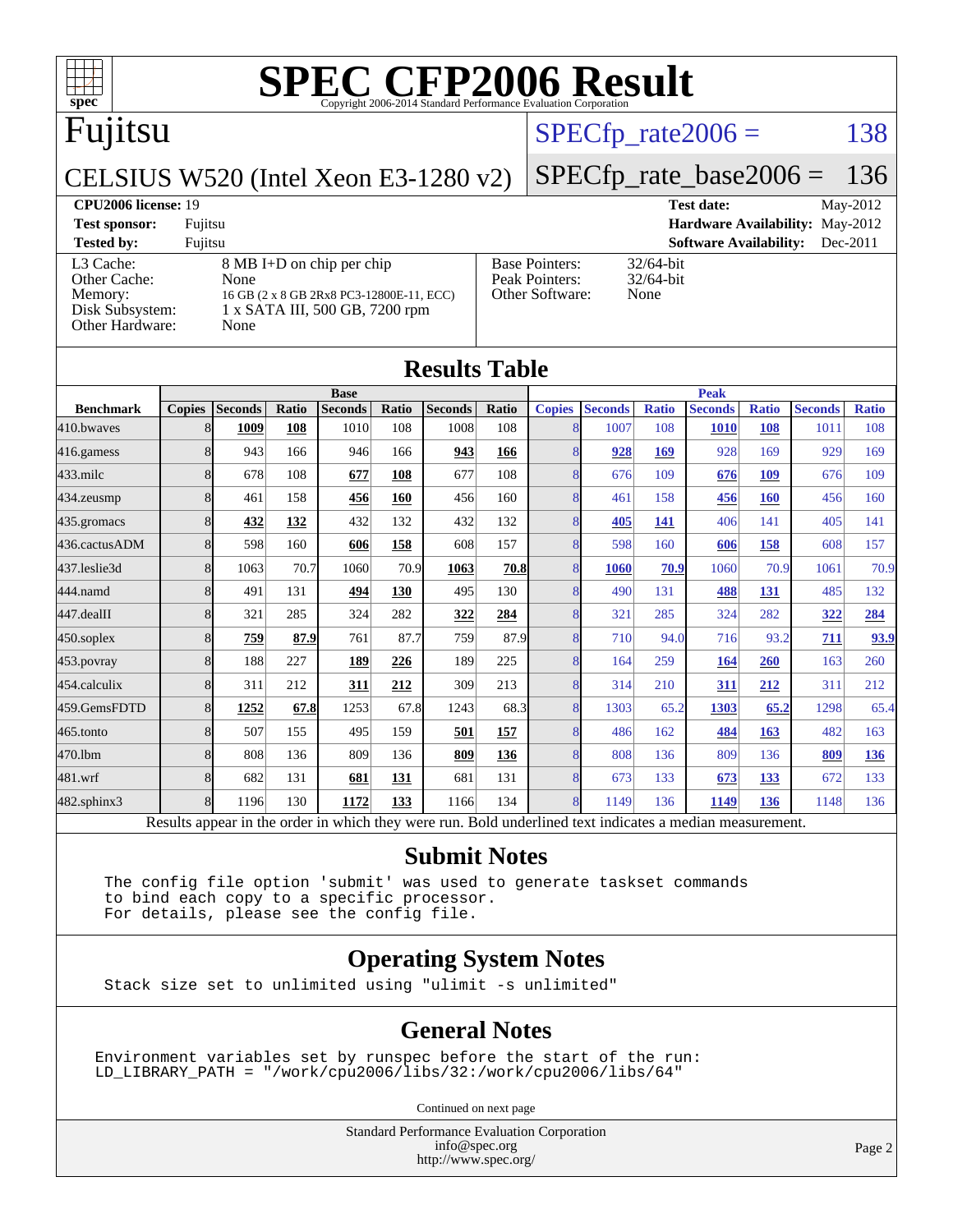### Fujitsu

 $SPECTp\_rate2006 = 138$ 

CELSIUS W520 (Intel Xeon E3-1280 v2)

**[Test sponsor:](http://www.spec.org/auto/cpu2006/Docs/result-fields.html#Testsponsor)** Fujitsu **[Hardware Availability:](http://www.spec.org/auto/cpu2006/Docs/result-fields.html#HardwareAvailability)** May-2012 **[Tested by:](http://www.spec.org/auto/cpu2006/Docs/result-fields.html#Testedby)** Fujitsu **[Software Availability:](http://www.spec.org/auto/cpu2006/Docs/result-fields.html#SoftwareAvailability)** Dec-2011

[SPECfp\\_rate\\_base2006 =](http://www.spec.org/auto/cpu2006/Docs/result-fields.html#SPECfpratebase2006) 136 **[CPU2006 license:](http://www.spec.org/auto/cpu2006/Docs/result-fields.html#CPU2006license)** 19 **[Test date:](http://www.spec.org/auto/cpu2006/Docs/result-fields.html#Testdate)** May-2012

**[General Notes \(Continued\)](http://www.spec.org/auto/cpu2006/Docs/result-fields.html#GeneralNotes)**

 Binaries were compiled on a system with 2 x E5-2650 CPU + 96 GB memory using RHEL 6.2.

### **[Base Compiler Invocation](http://www.spec.org/auto/cpu2006/Docs/result-fields.html#BaseCompilerInvocation)**

[C benchmarks](http://www.spec.org/auto/cpu2006/Docs/result-fields.html#Cbenchmarks):  $\text{icc}$   $-\text{m64}$ 

[C++ benchmarks:](http://www.spec.org/auto/cpu2006/Docs/result-fields.html#CXXbenchmarks) [icpc -m64](http://www.spec.org/cpu2006/results/res2012q3/cpu2006-20120615-22889.flags.html#user_CXXbase_intel_icpc_64bit_bedb90c1146cab66620883ef4f41a67e)

[Fortran benchmarks](http://www.spec.org/auto/cpu2006/Docs/result-fields.html#Fortranbenchmarks): [ifort -m64](http://www.spec.org/cpu2006/results/res2012q3/cpu2006-20120615-22889.flags.html#user_FCbase_intel_ifort_64bit_ee9d0fb25645d0210d97eb0527dcc06e)

[Benchmarks using both Fortran and C](http://www.spec.org/auto/cpu2006/Docs/result-fields.html#BenchmarksusingbothFortranandC): [icc -m64](http://www.spec.org/cpu2006/results/res2012q3/cpu2006-20120615-22889.flags.html#user_CC_FCbase_intel_icc_64bit_0b7121f5ab7cfabee23d88897260401c) [ifort -m64](http://www.spec.org/cpu2006/results/res2012q3/cpu2006-20120615-22889.flags.html#user_CC_FCbase_intel_ifort_64bit_ee9d0fb25645d0210d97eb0527dcc06e)

### **[Base Portability Flags](http://www.spec.org/auto/cpu2006/Docs/result-fields.html#BasePortabilityFlags)**

| 410.bwaves: -DSPEC CPU LP64<br>416.gamess: -DSPEC_CPU_LP64<br>433.milc: -DSPEC CPU LP64<br>434.zeusmp: -DSPEC_CPU_LP64<br>435.gromacs: -DSPEC_CPU_LP64 -nofor_main<br>436.cactusADM: -DSPEC CPU LP64 -nofor main<br>437.leslie3d: -DSPEC CPU LP64<br>444.namd: -DSPEC CPU LP64<br>447.dealII: -DSPEC CPU LP64<br>450.soplex: -DSPEC_CPU_LP64 |                                                                |
|----------------------------------------------------------------------------------------------------------------------------------------------------------------------------------------------------------------------------------------------------------------------------------------------------------------------------------------------|----------------------------------------------------------------|
| 453.povray: -DSPEC_CPU_LP64<br>454.calculix: - DSPEC CPU LP64 - nofor main<br>459.GemsFDTD: -DSPEC CPU LP64<br>465.tonto: -DSPEC_CPU LP64                                                                                                                                                                                                    |                                                                |
| 470.1bm: - DSPEC CPU LP64<br>482.sphinx3: -DSPEC_CPU_LP64                                                                                                                                                                                                                                                                                    | 481.wrf: -DSPEC CPU_LP64 -DSPEC_CPU_CASE_FLAG -DSPEC_CPU_LINUX |

### **[Base Optimization Flags](http://www.spec.org/auto/cpu2006/Docs/result-fields.html#BaseOptimizationFlags)**

[C benchmarks](http://www.spec.org/auto/cpu2006/Docs/result-fields.html#Cbenchmarks):

[-xAVX](http://www.spec.org/cpu2006/results/res2012q3/cpu2006-20120615-22889.flags.html#user_CCbase_f-xAVX) [-ipo](http://www.spec.org/cpu2006/results/res2012q3/cpu2006-20120615-22889.flags.html#user_CCbase_f-ipo) [-O3](http://www.spec.org/cpu2006/results/res2012q3/cpu2006-20120615-22889.flags.html#user_CCbase_f-O3) [-no-prec-div](http://www.spec.org/cpu2006/results/res2012q3/cpu2006-20120615-22889.flags.html#user_CCbase_f-no-prec-div) [-static](http://www.spec.org/cpu2006/results/res2012q3/cpu2006-20120615-22889.flags.html#user_CCbase_f-static) [-opt-prefetch](http://www.spec.org/cpu2006/results/res2012q3/cpu2006-20120615-22889.flags.html#user_CCbase_f-opt-prefetch) [-auto-p32](http://www.spec.org/cpu2006/results/res2012q3/cpu2006-20120615-22889.flags.html#user_CCbase_f-auto-p32) [-ansi-alias](http://www.spec.org/cpu2006/results/res2012q3/cpu2006-20120615-22889.flags.html#user_CCbase_f-ansi-alias) [-opt-mem-layout-trans=3](http://www.spec.org/cpu2006/results/res2012q3/cpu2006-20120615-22889.flags.html#user_CCbase_f-opt-mem-layout-trans_a7b82ad4bd7abf52556d4961a2ae94d5)

[C++ benchmarks:](http://www.spec.org/auto/cpu2006/Docs/result-fields.html#CXXbenchmarks)

[-xAVX](http://www.spec.org/cpu2006/results/res2012q3/cpu2006-20120615-22889.flags.html#user_CXXbase_f-xAVX) [-ipo](http://www.spec.org/cpu2006/results/res2012q3/cpu2006-20120615-22889.flags.html#user_CXXbase_f-ipo) [-O3](http://www.spec.org/cpu2006/results/res2012q3/cpu2006-20120615-22889.flags.html#user_CXXbase_f-O3) [-no-prec-div](http://www.spec.org/cpu2006/results/res2012q3/cpu2006-20120615-22889.flags.html#user_CXXbase_f-no-prec-div) [-static](http://www.spec.org/cpu2006/results/res2012q3/cpu2006-20120615-22889.flags.html#user_CXXbase_f-static) [-opt-prefetch](http://www.spec.org/cpu2006/results/res2012q3/cpu2006-20120615-22889.flags.html#user_CXXbase_f-opt-prefetch) [-auto-p32](http://www.spec.org/cpu2006/results/res2012q3/cpu2006-20120615-22889.flags.html#user_CXXbase_f-auto-p32) [-ansi-alias](http://www.spec.org/cpu2006/results/res2012q3/cpu2006-20120615-22889.flags.html#user_CXXbase_f-ansi-alias) [-opt-mem-layout-trans=3](http://www.spec.org/cpu2006/results/res2012q3/cpu2006-20120615-22889.flags.html#user_CXXbase_f-opt-mem-layout-trans_a7b82ad4bd7abf52556d4961a2ae94d5) Continued on next page

> Standard Performance Evaluation Corporation [info@spec.org](mailto:info@spec.org) <http://www.spec.org/>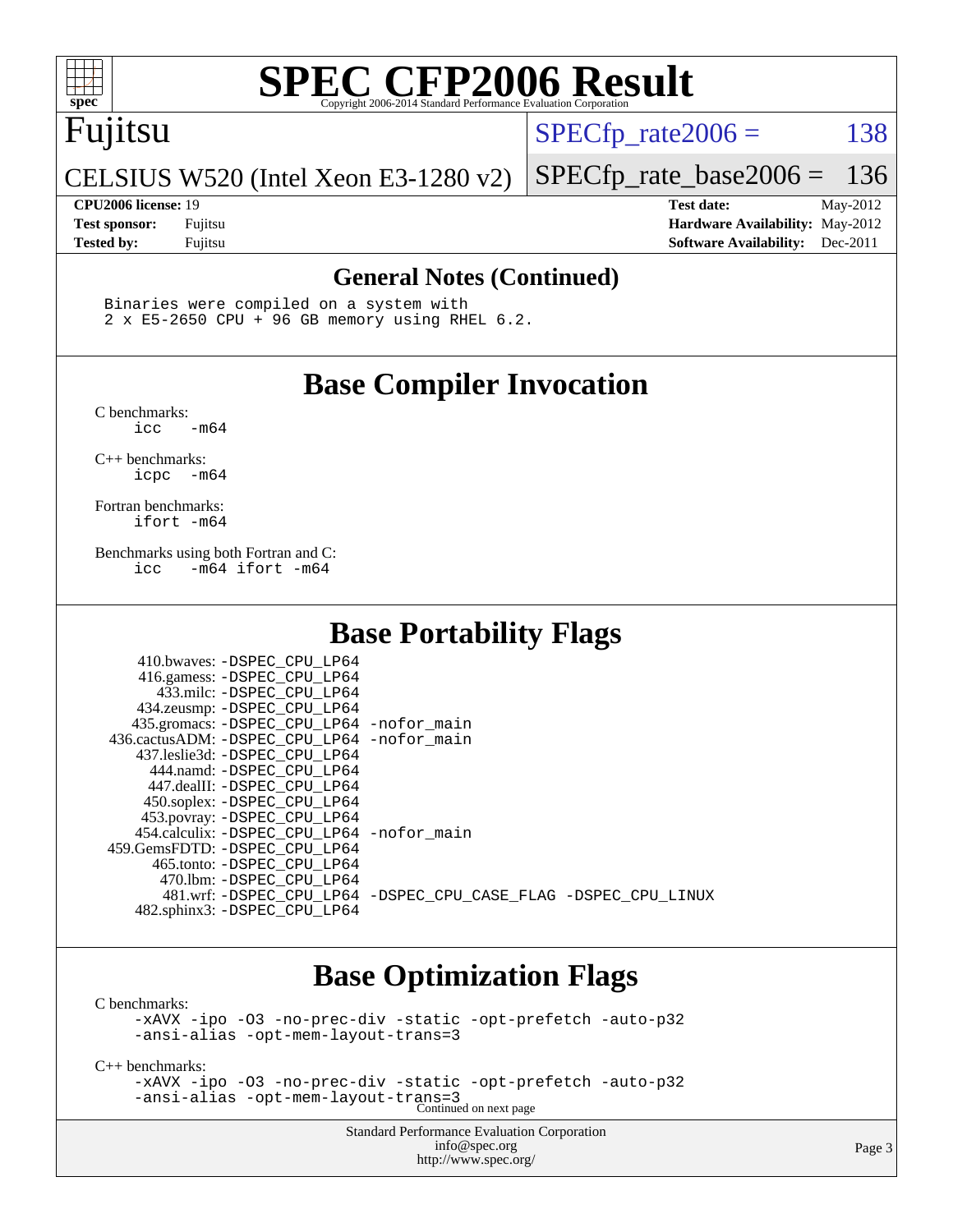

## Fujitsu

 $SPECTp_rate2006 = 138$ 

CELSIUS W520 (Intel Xeon E3-1280 v2) [SPECfp\\_rate\\_base2006 =](http://www.spec.org/auto/cpu2006/Docs/result-fields.html#SPECfpratebase2006) 136

**[CPU2006 license:](http://www.spec.org/auto/cpu2006/Docs/result-fields.html#CPU2006license)** 19 **[Test date:](http://www.spec.org/auto/cpu2006/Docs/result-fields.html#Testdate)** May-2012 **[Test sponsor:](http://www.spec.org/auto/cpu2006/Docs/result-fields.html#Testsponsor)** Fujitsu **[Hardware Availability:](http://www.spec.org/auto/cpu2006/Docs/result-fields.html#HardwareAvailability)** May-2012 **[Tested by:](http://www.spec.org/auto/cpu2006/Docs/result-fields.html#Testedby)** Fujitsu **[Software Availability:](http://www.spec.org/auto/cpu2006/Docs/result-fields.html#SoftwareAvailability)** Dec-2011

## **[Base Optimization Flags \(Continued\)](http://www.spec.org/auto/cpu2006/Docs/result-fields.html#BaseOptimizationFlags)**

[Fortran benchmarks](http://www.spec.org/auto/cpu2006/Docs/result-fields.html#Fortranbenchmarks): [-xAVX](http://www.spec.org/cpu2006/results/res2012q3/cpu2006-20120615-22889.flags.html#user_FCbase_f-xAVX) [-ipo](http://www.spec.org/cpu2006/results/res2012q3/cpu2006-20120615-22889.flags.html#user_FCbase_f-ipo) [-O3](http://www.spec.org/cpu2006/results/res2012q3/cpu2006-20120615-22889.flags.html#user_FCbase_f-O3) [-no-prec-div](http://www.spec.org/cpu2006/results/res2012q3/cpu2006-20120615-22889.flags.html#user_FCbase_f-no-prec-div) [-static](http://www.spec.org/cpu2006/results/res2012q3/cpu2006-20120615-22889.flags.html#user_FCbase_f-static) [-opt-prefetch](http://www.spec.org/cpu2006/results/res2012q3/cpu2006-20120615-22889.flags.html#user_FCbase_f-opt-prefetch)

[Benchmarks using both Fortran and C](http://www.spec.org/auto/cpu2006/Docs/result-fields.html#BenchmarksusingbothFortranandC):

[-xAVX](http://www.spec.org/cpu2006/results/res2012q3/cpu2006-20120615-22889.flags.html#user_CC_FCbase_f-xAVX) [-ipo](http://www.spec.org/cpu2006/results/res2012q3/cpu2006-20120615-22889.flags.html#user_CC_FCbase_f-ipo) [-O3](http://www.spec.org/cpu2006/results/res2012q3/cpu2006-20120615-22889.flags.html#user_CC_FCbase_f-O3) [-no-prec-div](http://www.spec.org/cpu2006/results/res2012q3/cpu2006-20120615-22889.flags.html#user_CC_FCbase_f-no-prec-div) [-static](http://www.spec.org/cpu2006/results/res2012q3/cpu2006-20120615-22889.flags.html#user_CC_FCbase_f-static) [-opt-prefetch](http://www.spec.org/cpu2006/results/res2012q3/cpu2006-20120615-22889.flags.html#user_CC_FCbase_f-opt-prefetch) [-auto-p32](http://www.spec.org/cpu2006/results/res2012q3/cpu2006-20120615-22889.flags.html#user_CC_FCbase_f-auto-p32) [-ansi-alias](http://www.spec.org/cpu2006/results/res2012q3/cpu2006-20120615-22889.flags.html#user_CC_FCbase_f-ansi-alias) [-opt-mem-layout-trans=3](http://www.spec.org/cpu2006/results/res2012q3/cpu2006-20120615-22889.flags.html#user_CC_FCbase_f-opt-mem-layout-trans_a7b82ad4bd7abf52556d4961a2ae94d5)

### **[Peak Compiler Invocation](http://www.spec.org/auto/cpu2006/Docs/result-fields.html#PeakCompilerInvocation)**

[C benchmarks \(except as noted below\)](http://www.spec.org/auto/cpu2006/Docs/result-fields.html#Cbenchmarksexceptasnotedbelow):  $\text{icc}$  -m64

482.sphinx3: [icc -m32](http://www.spec.org/cpu2006/results/res2012q3/cpu2006-20120615-22889.flags.html#user_peakCCLD482_sphinx3_intel_icc_a6a621f8d50482236b970c6ac5f55f93)

[C++ benchmarks \(except as noted below\):](http://www.spec.org/auto/cpu2006/Docs/result-fields.html#CXXbenchmarksexceptasnotedbelow) [icpc -m64](http://www.spec.org/cpu2006/results/res2012q3/cpu2006-20120615-22889.flags.html#user_CXXpeak_intel_icpc_64bit_bedb90c1146cab66620883ef4f41a67e)

450.soplex: [icpc -m32](http://www.spec.org/cpu2006/results/res2012q3/cpu2006-20120615-22889.flags.html#user_peakCXXLD450_soplex_intel_icpc_4e5a5ef1a53fd332b3c49e69c3330699)

[Fortran benchmarks](http://www.spec.org/auto/cpu2006/Docs/result-fields.html#Fortranbenchmarks): [ifort -m64](http://www.spec.org/cpu2006/results/res2012q3/cpu2006-20120615-22889.flags.html#user_FCpeak_intel_ifort_64bit_ee9d0fb25645d0210d97eb0527dcc06e)

[Benchmarks using both Fortran and C](http://www.spec.org/auto/cpu2006/Docs/result-fields.html#BenchmarksusingbothFortranandC): [icc -m64](http://www.spec.org/cpu2006/results/res2012q3/cpu2006-20120615-22889.flags.html#user_CC_FCpeak_intel_icc_64bit_0b7121f5ab7cfabee23d88897260401c) [ifort -m64](http://www.spec.org/cpu2006/results/res2012q3/cpu2006-20120615-22889.flags.html#user_CC_FCpeak_intel_ifort_64bit_ee9d0fb25645d0210d97eb0527dcc06e)

### **[Peak Portability Flags](http://www.spec.org/auto/cpu2006/Docs/result-fields.html#PeakPortabilityFlags)**

| 410.bwaves: -DSPEC CPU LP64                |                                                                |
|--------------------------------------------|----------------------------------------------------------------|
| 416.gamess: -DSPEC_CPU_LP64                |                                                                |
| 433.milc: -DSPEC_CPU_LP64                  |                                                                |
| 434.zeusmp: -DSPEC_CPU_LP64                |                                                                |
| 435.gromacs: -DSPEC_CPU_LP64 -nofor_main   |                                                                |
| 436.cactusADM: -DSPEC CPU LP64 -nofor main |                                                                |
| 437.leslie3d: -DSPEC_CPU_LP64              |                                                                |
| 444.namd: -DSPEC CPU LP64                  |                                                                |
| 447.dealII: -DSPEC CPU LP64                |                                                                |
| 453.povray: -DSPEC_CPU_LP64                |                                                                |
| 454.calculix: -DSPEC_CPU_LP64 -nofor_main  |                                                                |
| 465.tonto: -DSPEC CPU LP64                 |                                                                |
| 470.1bm: -DSPEC CPU LP64                   |                                                                |
|                                            | 481.wrf: -DSPEC_CPU_LP64 -DSPEC_CPU_CASE_FLAG -DSPEC_CPU_LINUX |
|                                            |                                                                |

| <b>Standard Performance Evaluation Corporation</b> |
|----------------------------------------------------|
| info@spec.org                                      |
| http://www.spec.org/                               |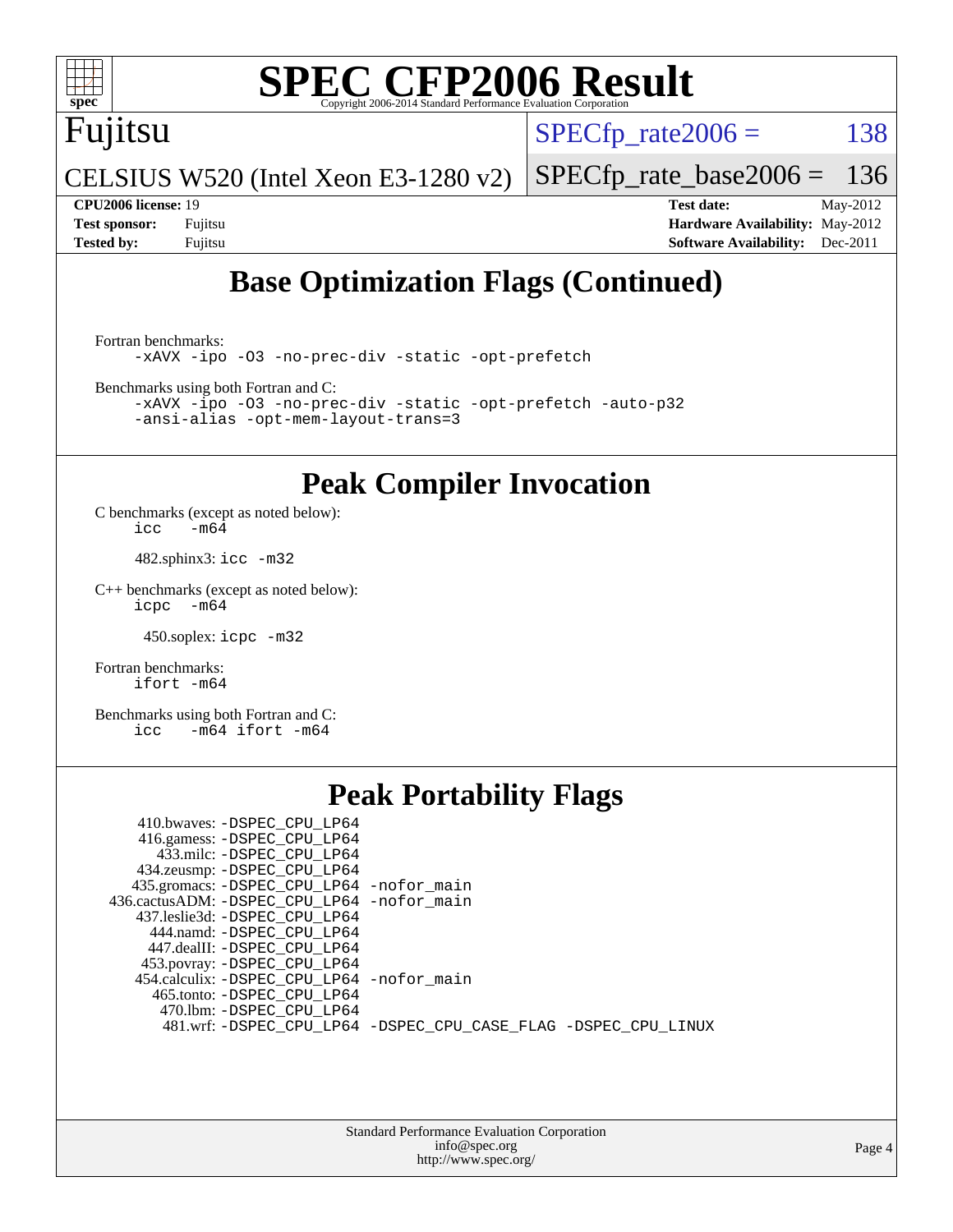

## Fujitsu

 $SPECTp\_rate2006 = 138$ 

CELSIUS W520 (Intel Xeon E3-1280 v2)

**[Test sponsor:](http://www.spec.org/auto/cpu2006/Docs/result-fields.html#Testsponsor)** Fujitsu **[Hardware Availability:](http://www.spec.org/auto/cpu2006/Docs/result-fields.html#HardwareAvailability)** May-2012 **[Tested by:](http://www.spec.org/auto/cpu2006/Docs/result-fields.html#Testedby)** Fujitsu **Fujitsu <b>[Software Availability:](http://www.spec.org/auto/cpu2006/Docs/result-fields.html#SoftwareAvailability)** Dec-2011

[SPECfp\\_rate\\_base2006 =](http://www.spec.org/auto/cpu2006/Docs/result-fields.html#SPECfpratebase2006) 136 **[CPU2006 license:](http://www.spec.org/auto/cpu2006/Docs/result-fields.html#CPU2006license)** 19 **[Test date:](http://www.spec.org/auto/cpu2006/Docs/result-fields.html#Testdate)** May-2012

**[Peak Optimization Flags](http://www.spec.org/auto/cpu2006/Docs/result-fields.html#PeakOptimizationFlags)**

#### [C benchmarks](http://www.spec.org/auto/cpu2006/Docs/result-fields.html#Cbenchmarks):

```
Standard Performance Evaluation Corporation
                                          info@spec.org
        433.milc: -xAVX(pass 2) -prof-gen(pass 1) -ipo(pass 2) -O3(pass 2)
                -no-prec-div(pass 2) -prof-use(pass 2) -static -auto-ilp32
               -opt-mem-layout-trans=3
        470.lbm: basepeak = yes
      482.sphinx3: -xSSE4.2 -ipo -O3 -no-prec-div -opt-mem-layout-trans=3
                -unroll2
C++ benchmarks: 
        444.namd: -xAVX(pass 2) -prof-gen(pass 1) -ipo(pass 2) -O3(pass 2)
               -no-prec-div(pass 2) -prof-use(pass 2) -fno-alias
                -auto-ilp32
       447.dealII: basepeak = yes
       450.soplex: -xAVX(pass 2) -prof-gen(pass 1) -ipo(pass 2) -O3(pass 2)
                -no-prec-div(pass 2) -prof-use(pass 2) -opt-malloc-options=3
     453.povray: -xAVX(pass 2)-prof-gen-ipo(pass 2) -03(pass 2)
                -no-prec-div(pass 2) -prof-use(pass 2) -unroll4 -ansi-alias
Fortran benchmarks: 
     410.bwaves: -xAVX(pass 2) -prof-gen(pass 1) -po(pass 2) -03(pass 2)
                -no-prec-div(pass 2) -prof-use(pass 2) -static
      416.gamess: -xAVX(pass 2) -prof-gen(pass 1) -ipo(pass 2) -O3(pass 2)
                -no-prec-div(pass 2) -prof-use(pass 2) -unroll2
                -inline-level=0 -scalar-rep- -static
      434.zeusmp: basepeak = yes
      437.leslie3d: -xAVX -ipo -O3 -no-prec-div -static -opt-prefetch
  459.GemsFDTD: -xAVX(pass 2) -prof-gen(pass 1) -ipo(pass 2) -O3(pass 2)
                -no-prec-div(pass 2) -prof-use(pass 2) -opt-malloc-options=3
        465.tonto: -xAVX(pass 2) -prof-gen(pass 1) -ipo(pass 2) -O3(pass 2)
                -no-prec-div(pass 2) -prof-use(pass 2) -unroll4 -auto
                -inline-calloc -opt-malloc-options=3
Benchmarks using both Fortran and C: 
     435.gromacs: -xSSE4.2 -ipo -O3 -no-prec-div -opt-prefetch -static
                -auto-p32 -ansi-alias -opt-mem-layout-trans=3
                                        Continued on next page
```
<http://www.spec.org/>